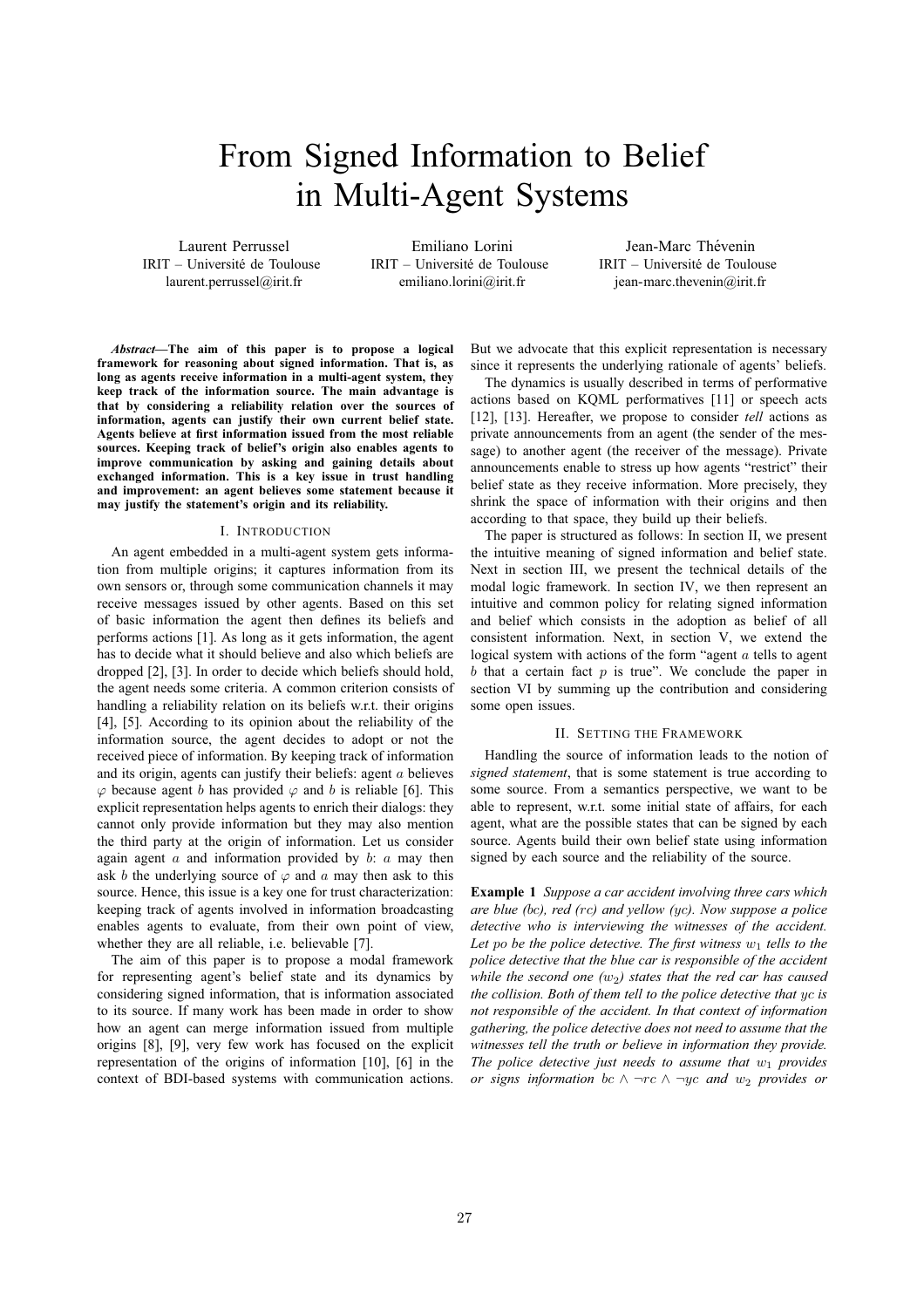*signs information* ¬bc∧rc∧ ¬yc*. Next, based on these pieces of information, the police detective will build his opinion, i.e. his belief about the accident. The police detective faces contradicting information about the blue and red cars, but because the witnesses both agree about the yellow one, the police detective should believe that the yellow car is not the responsible of the collision. That is, the detective is willing to root his belief upon the set of signed statements he handles.*

#### *A. Representing signed statements*

Signed statements can be represented through Kripke models using one accessibility relation per source of information. Let  $Sign(b, p)$  be a modal operator stating that statement p is true according to source b.  $Sign(b, p)$  is true in state w if p holds in all states reachable from  $w$  through a relation denoted  $S<sub>b</sub>$  describing the possible information states issued from b.

**Example 2** *Let us consider the initial example. Information which might be signed by the two witnesses are* bc and rc which leads to the signed statements  $Sign(w_1, bc)$ ,  $Sign(w_1, rc)$ ,  $Sign(w_1, bc \land rc)$ *,... With respect to our example, hereafter we will focus on the two signed statements*  $Sign(w_1, bc \land \neg rc \land \neg yc)$  *and*  $Sign(w_2, \neg bc \land rc \land \neg yc)$ *.* 

## *B. Interpreting signed statements*

The aim is to represent formulas such as  $Bel(a, Sign(b, \varphi_0))$ or, in a more general way Bel $(a, \varphi_0)$ , which respectively stands for agent a believes that agent b signs  $\varphi_0$  and agent a believes  $\varphi_0$ . As for signatures, we use an accessibility relation denoted  $B_a$  to represent the possible belief states of agent a.

We assume that signed statements represent the rationales for beliefs. That is, if agent a believes  $\varphi_0$  it is because some signed statement Sign( $b, \varphi_0$ ) holds in every possible belief state of agent  $a$  and agent  $a$  is willing to commit to this signed statement. Let  $a, b$  and  $c$  be three agents and  $p$  be a propositional symbol; Figure 1 illustrates the possible belief states of agent  $a$  w.r.t. some initial state  $w_0$  using accessibility relation  $B_a$  (if p holds in a state, p is mentioned between brackets). Agent a considers two possible belief states,  $w_1$  and  $w_2$ . In state  $w_1$ , the two possible states given by  $S_b$  contain p which entails that  $p$  is signed by  $b$ . On the other hand, the two possible states given by  $S_c$  contain p and  $\neg p$ : no information can be signed by agent c. In all states related to  $w_2$  with  $S_b$  and  $S_c$ , p is true. From this figure we can conclude that in state  $w_0$ 



Fig. 1: Relating belief state and signatures

agent a believes that p is signed by b that is  $Bel(a, Sign(b, p))$ while it does not believe that p or  $\neg p$  is signed by c. Since  $p$  is signed by  $b$  and agent  $c$  says nothing about  $p$ , agent  $a$ should believe  $p$ : Bel $(a, p)$ . Hence, it follows that in order to prevent adoption of inconsistent statements, hereafter we will assume that signed statements are always consistent (and thus relation  $S_a$  is serial).

Notice that the way we consider the link between beliefs and signed statements differs from the way this link is defined in [6]. That is, signed states are considered from each belief state while C. Liau [6] considers informational states and belief states in an independent way. This is due to the fact that informational states in [6] reflect communication actions while our notion of signed statement is more considered as an epistemic notion.

**Example 3** *Let us pursue our motivating example. As mentioned, we assume that the detective is willing to adopt as belief statements signed by the witnesses:* Bel(po, Sign( $w_1$ , bc  $\wedge$ ¬rc∧¬yc)) *and* Bel(po, Sign(w2,¬bc∧rc∧¬yc))*. Since both witnesses agree on* ¬yc*, agent* po *also adopts as belief* ¬yc*. Meanwhile, he cannot set his belief about the two other cars since* po *faces contradicting signed statements.*

## *C. Preferences over information sources*

In order to know how to handle mutually inconsistent signed statements, agents consider extra information stating which signed statement they prefer. Agents may determine themselves their preferences by considering the sources of information [4], [9], temporal aspects or the topics of the statements [14].



Fig. 2: Contradicting signed statements

In this paper, for the sake of conciseness and following numerous contributions such as [5], we propose to consider extra information about the reliability of sources of information as illustrated by Figure 2. That is, we assume that the agents consider information about only one topic. Consequently, handling competencies or different kinds of reliability (such as suggested in [15]) is out of the scope of the paper.

That is, if agent  $a$  believes that  $b$  is more reliable than  $c$ , then agent  $a$  adopts statement  $p$  as a belief even if agent  $c$ has signed  $\neg p$ . Suppose that reliability is represented with the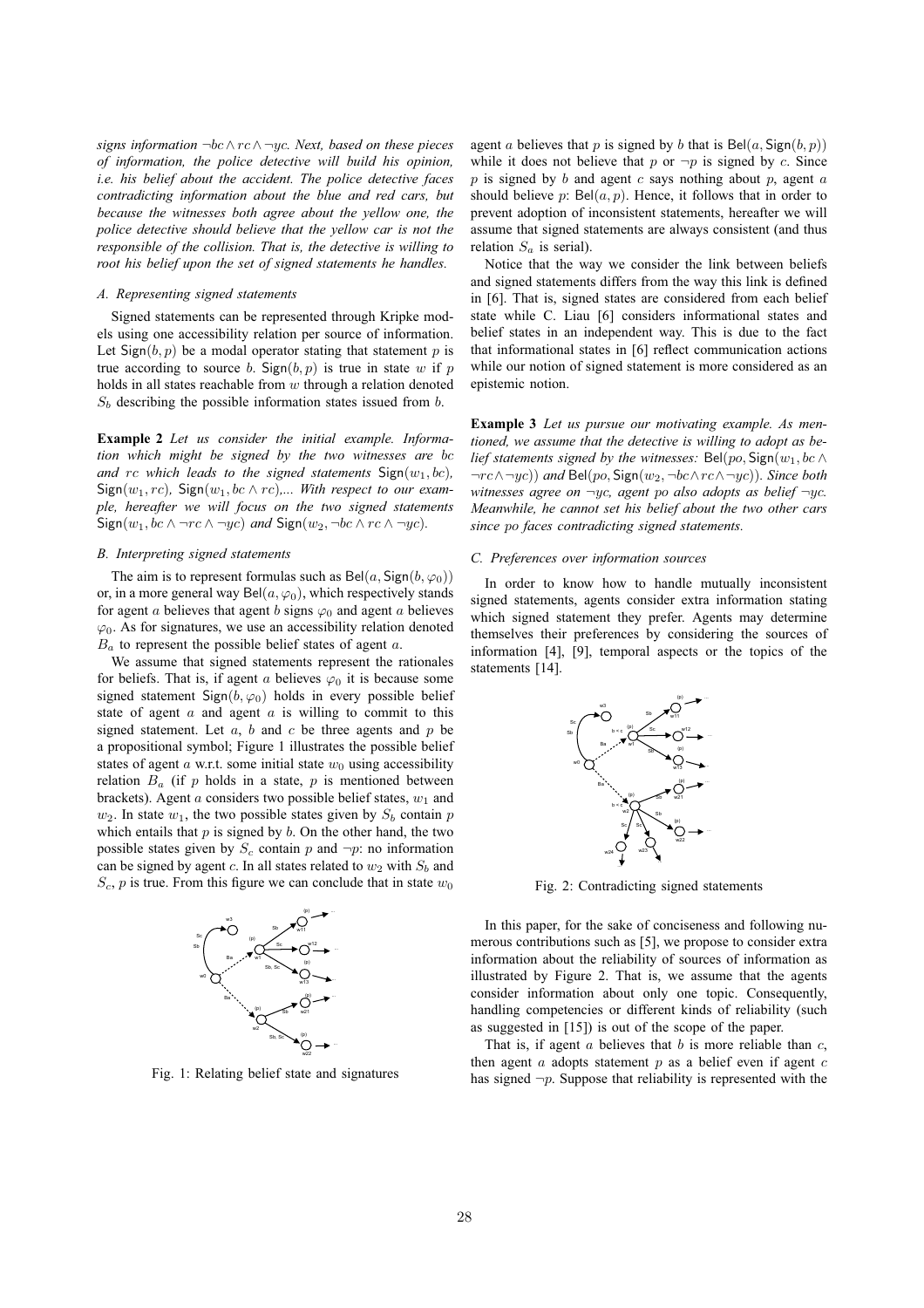help of a pre-order relation  $\leq$  (or  $\lt$ ):  $a \leq b$  stands for a is at least as reliable as b. In semi formal terms, we get that:

$$
Bel(a, (Sign(b, p) \land Sign(c, \neg p) \land b < c)) \Rightarrow Bel(a, p)
$$

It follows that in each state, we do not only consider the value of propositional symbols but also a pre-order relation which characterizes a reliability order over information sources. Using extra-information on reliability and by considering signed statements rather than statements, the problem of belief change [2] is almost rephrased in terms close to the ones used in belief merging [16], [17]. Reliability order over sources of information enables us to stratify signed information and then by merging this stratified information in a consistent way the agents get "justified" beliefs [18].

**Example 4** *Let us go on with our motivating example. Suppose agent* po *considers that the first witness is at least as reliable as the second one and he is himself willing to adopt as belief the signed statements issued by the two witnesses, i.e. we have the following belief:*

$$
\text{Bel}(po, w_1 \leq w_2 \leq po)
$$

*Hence, according to the previous semi formal axiom schema previously given, the police detective should believe that the blue car (*bc*) has caused the accident. Notice that the willingness attitude is translated in terms of preferences:* po *has no opinion and considers as more important information provided by*  $w_1$  *and*  $w_2$ *.* 

### *D. Representing tell statements*

Dynamics is viewed as restriction on agents' belief states. We interpret the *tell* performative as a private announcement [19] rather than with help of actions and transitions between states. A private announcement consists of an information flow from one agent to a second one with a propositional statement as content. Figure 3 illustrates how agent  $a$ 's belief state changes after agent  $c$  tells  $p$ . According to this example, after the performative  $Tell(c, a, p)$ , agent a has restricted its possible belief states to the states in which  $c$  signs  $p$ . In the initial situation (the left part of the figure), at  $w_0$ , agent a believes  $Sign(b, p)$ , does not believe  $Sign(c, p)$  and does not believe p (since p does not hold in  $w_2$ ). After receiving agent  $c$ 's message (right part of the figure), states where  $p$  is not signed by  $c$  are no longer possible states for agent  $a$  and thus, at  $w_0$ , agent a believes Sign(b, p), Sign(c, p) and finally also believes p. That is, the performative  $Tell(c, a, p)$  (agent  $c$  tells to agent  $a$  that  $p$  is true) is responsible for updating  $a$ 's beliefs in such a way that  $a$  believes that  $c$  signs  $p$ . In other words, private announcements stress up the information gathering aspect: possible worlds accessible through relation  $B_a$  represent the ignorance of agent  $B_a$  and by shrinking this set of possible believable worlds, we represent how agent  $a$  gains information. Let us stress that this way of handling the dynamics entails as a drawback that agent's belief cannot always be consistent: updating a model might lead to a model where seriality cannot be guaranteed.



Fig. 3: Agent  $c$  tells  $p$  to agent  $a$ 

**Example 5** *In the context of our motivating example, the dynamics is represented by the sequence of interviews. For instance, agent po interviews at first w<sub>1</sub>, action represented by*  $Tell(w_1, po, bc \wedge \neg rc \wedge \neg yc)$  *and then interviews the second witness (*Tell(w2,po, ¬bc∧rc∧¬yc)*). After these two announcements, the detective believes:* Bel(po, Sign( $w_1$ , bc  $\wedge$  $\neg rc \land \neg yc)$ ) *and* Bel(po, Sign( $\neg bc \land rc \land \neg yc$ )).

## III. FORMAL FRAMEWORK

The proposed language for reasoning about signatures, beliefs and preferences is a restricted first order language which enables quantification over agent ids. In this section, we focus on these three notions, *tell* actions will be introduced later. Quantification allows agents to reason about anonymous signatures. For the sake of conciseness, we restrict signed statements to propositional statements. Let  $\mathcal{L}_0$  be the propositional language built over a set of propositional symbols  $P$  and  $\mathcal L$  be the logical language. Language  $\mathcal L$  is based on doxastic logic. Modal operator Bel represents beliefs: Bel $(a, \varphi)$  means agent a believes  $\mathcal{L}$ -formula  $\varphi$ . Modal operator Sign represents signed statements: Sign $(t, \varphi_0)$  means t (an agent id or a variable of the agent sort) signs propositional statement  $\varphi_0$ . In order to represent agent's opinion about reliability, we introduce the notation  $a \leq b$  which stands for: agent a is said to be at least as reliable as  $b$ .

**Definition 1 (Syntax of**  $\mathcal{L}$ **)** Let  $\mathcal{P}$  be a finite set of proposi*tional symbols. Let* A *be a finite set of agent ids. Let* V *be a set of variables s.t.*  $A \cap V = \emptyset$ *. Let*  $\mathcal{T} = A \cup V$  *be the set of agent terms. The set of formulas of the language* L *is defined by the following BNF:*

 $\varphi ::= p \mid \neg \varphi \mid \varphi \land \varphi \mid {\sf Sign}(t,\varphi_0) \mid {\sf Bel}(a,\varphi) \mid \forall x \varphi \mid t \leqslant t'$ 

*where*  $p \in \mathcal{P}$ ,  $t \in \mathcal{T}$ ,  $\varphi_0 \in \mathcal{L}_0$ ,  $a \in \mathcal{A}$  and  $x \in \mathcal{V}$ .

Writing  $a < b$  stands for a is strictly more reliable than b:  $a \leq b \wedge \neg (b \leq a)$ . Writing  $a \sim b$  means that a and b are equally reliable. Operators → and ∃ are used according to their usual meaning.

#### *A. Semantics*

The semantics of  $\mathcal{L}$ -formulas is defined in terms of possible states and relations between states [20]. Those relations respectively represent the notion of signatures and beliefs. In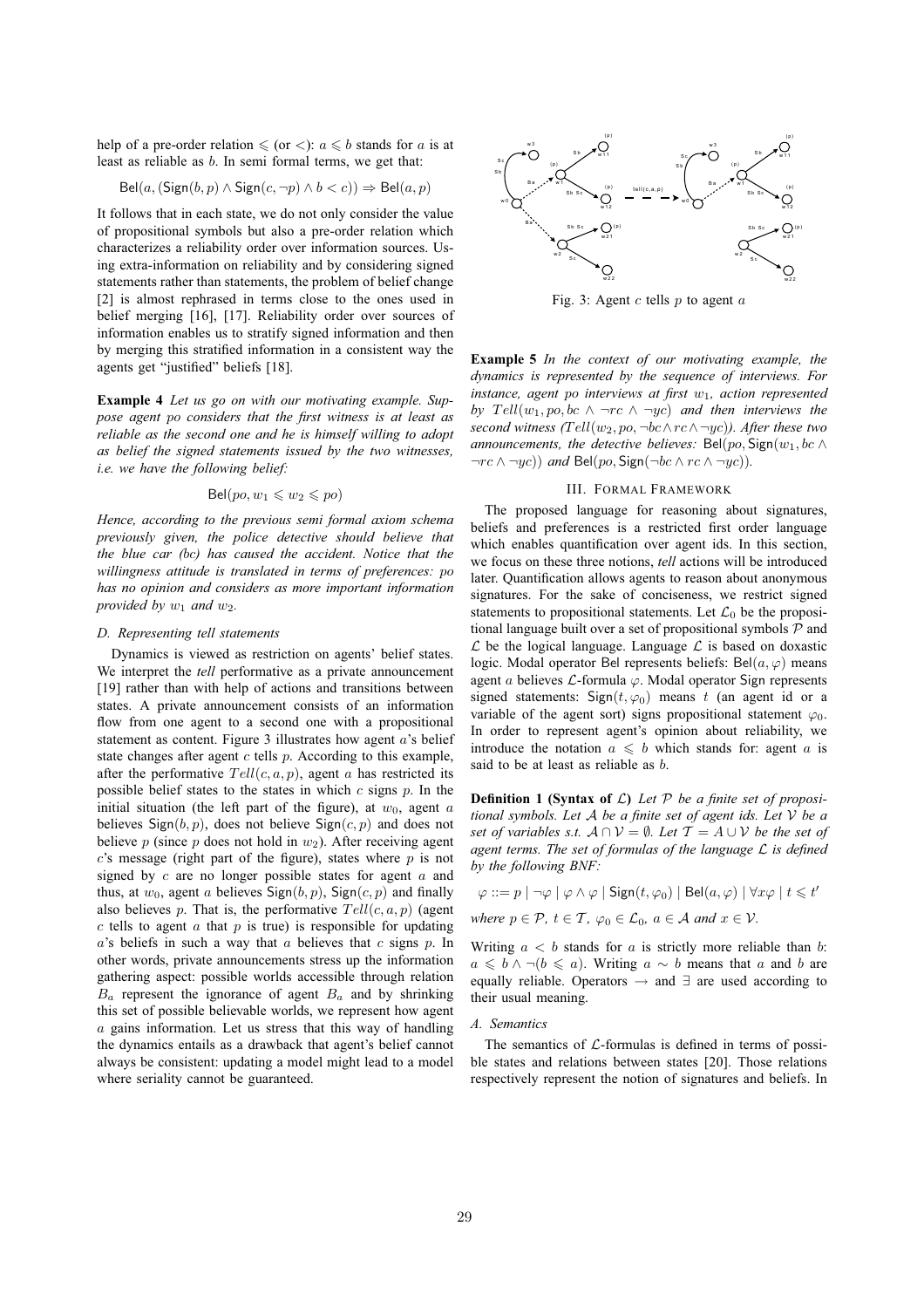each state, propositional symbols are interpreted and total preorders representing agents' reliability are set.

**Definition 2 (Model)** *Let* M *be a model defined as a tuple:*

$$
\langle W, \bigcup_{i \in \mathcal{A}} S_i, \bigcup_{i \in \mathcal{A}} B_i, I, \preceq \rangle
$$

*where W is a set of possible states.*  $S_i \in W \times W$  *is an accessibility relation representing signatures,*  $B_i \in W \times W$  *is an accessibility relation representing beliefs.* I *is an interpretation function of the propositional symbols w.r.t. each possible state,*  $I: W \times \mathcal{P} \mapsto \{0, 1\}$ .  $\prec$  *is a function which represents total pre-orders; these pre-orders are specific to each state, that is*  $\preceq: W \mapsto 2^{A \times A}$ .

A variable assignment is a function  $v$  which maps every variable  $x$  to an agent id. A *t*-alternative  $v'$  of  $v$  is a variable assignment similar to v for every variable except t. For  $t \in \mathcal{T}$ ,  $[[t]]$ , belongs to A and refers to the assignment of agent terms w.r.t. variable assignment  $v$ , such that:

$$
\text{if } t \in A \text{ then } [t]_v = t \qquad \qquad \text{if } t \in \mathcal{V} \text{ then } [t]_v = v(t)
$$

We define the satisfaction relation  $\models$  with respect to some model  $M$ , state  $w$  and variable assignment  $v$  as follows.

**Definition 3** ( $\models$ ) *Let M be a model and v be a variable assignment:*  $v : V \rightarrow A$ *. M satisfies an L-formula*  $\varphi$  *w.r.t. a variable assignment* v *and a state* w*, according to the following rules:*

- $M, v, w \models t \leq t'$  iff  $( [t]_v, [t']_v) \in \preceq(w)$ *.*
- $M, v, w \models p$  *iff*  $p \in \mathcal{P}$  *and*  $I(w, p) = 1$ *.*
- $M, v, w \models$  Sign $(t, \varphi_0)$  *iff*  $M, v, w' \models \varphi_0$  *for all w' s.t.*  $(w, w') \in S_{\llbracket t \rrbracket_v}$
- $M, v, w \models \text{Bel}(a, \varphi) \text{ iff } M, v, w' \models \varphi \text{ for all } w' \text{ s.t.}$  $(w, w') \in B_a$
- $M, v, w \models \forall t \varphi \text{ iff for every } t\text{-}alternative \ v', M, v', w \models$ ϕ*.*

We write  $\models \varphi$  iff for all M, w and v, we have  $M, v, w \models \varphi$ . The semantics for operators  $\neg$ ,  $\rightarrow$ ,  $\vee$ ,  $\wedge$  and  $\exists$  is defined in the standard way. Let us now detail the constraints that should operate on the model. We only require that signature has to be consistent which entails that all relations  $S_i$  have to be serial. Belief operator is a *K45* operator and thus all  $B_i$  are transitive and euclidian. Interwoven relations between signatures and beliefs are detailed in the next section.

*1) Constraining the Reliability Relations:* We assume that every agent holds belief about reliability without any uncertainty. That is, agent's beliefs about reliability can be represented as a total pre-order. However, it does not mean that we consider a fixed notion of reliability: we propose to handle multiple pre-orders by indexing reliability with worlds. That is, in each possible world or believable world, an agent considers how it ranks the agents. In that context, each rank is considered as a possible rank and thus it is natural that each of them should be total. However, we enforce a stronger notion  $(K_S)$  Sign $(a, \varphi_0 \to \psi_0) \to (\text{Sign}(a, \varphi_0) \to \text{Sign}(a, \psi_0))$  $(D_S)$  Sign $(a, \varphi_0) \rightarrow \neg$ Sign $(a, \neg \varphi_0)$  $(K_B)$  Bel $(a, \varphi \to \psi) \to (\text{Bel}(a, \varphi) \to \text{Bel}(a, \psi))$  $(4_B)$  Bel $(a, \varphi) \rightarrow$  Bel $(a,$  Bel $(a, \varphi)$ )  $(5_B)$   $\neg$ Bel $(a, \varphi)$   $\neg$  Bel $(a, \neg$ Bel $(a, \varphi))$  $(R_{\leqslant})$   $t \leqslant t$  $(Tr_{\leqslant})$   $t \leqslant t' \wedge t' \leqslant t'' \rightarrow t \leqslant t''$  $(T_{\leqslant})$   $t \leqslant t' \vee t' \leqslant t$  $(To_{\leqslant})$  Bel $(a, t \leqslant t') \vee$  Bel $(a, t' \leqslant t)$  $(MP)$  From  $\varphi$  and  $\varphi \to \psi$  infer  $\psi$ (G) From  $\varphi$  infer  $\forall t \varphi$  $(N_S)$  From  $\varphi_0$  infer Sign $(t, \varphi_0)$  $(N_B)$  From  $\varphi$  infer Bel $(a, \varphi)$ 

TABLE I: Logic  $\mathcal L$  axioms and inference rules

of totality which states that the aggregation of all believable ranks over agents (which are total) leads to a total preorder. This will then help the agent to integrate all signed statements. In other words, we require that the integration (or merging) of signed statements should be based on an underlying total preorder over statements (as it is commonly assumed in the belief revision and merging areas—see [2], [21], [17]). In terms of constraints on states and relations between them, it means that:

- 1) for all states w,  $t \preceq (w)$  t' or  $t' \preceq (w)$  t and,
- 2) suppose  $wB_iw'$  and  $t \leq (w')$  t', then for all states  $w''$ s.t.  $wB_iw'', t \preceq (w'') t'.$

The first constraint enforces that pre-orders are total in all states; the second constraint expresses that totality should hold in all belief states. Moreover, preorder definition entails that reflexivity and transitivity hold.

#### *B. Axiomatics*

Let us now translate these constraints in terms of proof theory. Axiomatization of logic  $\mathcal L$  includes all tautologies of propositional calculus. Table I details the axioms and inference rules describing the behavior of belief, signed statement and reliability. Notice axiom schema  $(T<sub>O</sub><)$  which reflects that reliability relations have to be believed as total. Let ⊢ denotes the proof relation. We conclude by giving results about soundness and completeness.

**Theorem 1** *Logical system*  $\mathcal{L}$  *is sound and complete*<sup>1</sup>.

## IV. LINKING SIGNATURES AND BELIEFS

There are multiple ways to switch from information to beliefs. These different ways may follow principles issued from the belief merging principle [16], [17], [5] or epistemic attitudes such as trust [7], [6]. As previously mentioned, we do not require that an agent has to believe that others

<sup>&</sup>lt;sup>1</sup>In this paper all proofs have been skipped; however a longer version of the paper with all proofs is downloadable at the URL http://www.irit.fr/∼Laurent. Perrussel/lads2010-long.pdf.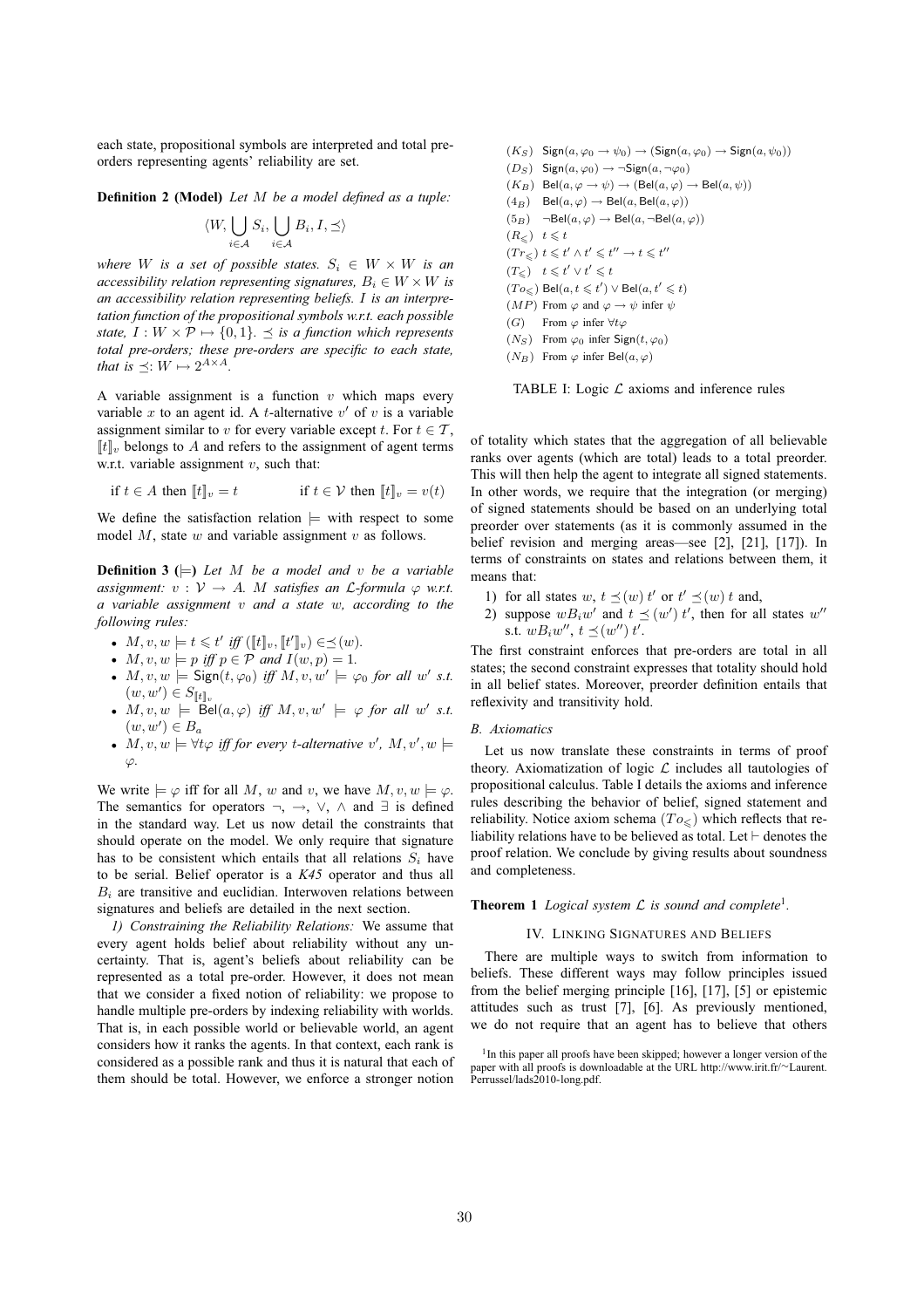believe in information they provide. This is a key issue when information is propagated from one agent to another. At some stage, an agent may just broadcast some information without committing to that information in terms of belief.

A common and rational way to proceed is to consider as belief all non mutually inconsistent signed statements. All signed statements are considered in an incremental way, that is " from the most reliable to the less reliable statements". To describe the signed statements adoption stage, we first characterize agents which are equally reliable. Agents can be ranked since we always consider a total preorder; agents which are equally can be gathered in a same group. Each group can then be ranked. Let us at first characterize the most reliable set of agents; this set is denoted as  $C_1$ :

$$
a\in\mathsf{C}_1=_{def}\forall t(a\leqslant t)
$$

The formula characterizing members of  $C_1$  can then be used for characterizing membership to a set  $C_i$  such that  $i > 1$ .

$$
a \in \mathsf{C}_i =_{def} (\neg (a \in \mathsf{C}_{i-1}) \land \forall t \neg (t \in \mathsf{C}_{i-1})) \rightarrow (a \leq t)
$$

Hence, all agents belonging to a set  $C_i$  are equally reliable and for all  $a \in \mathsf{C}_i$ ,  $b \in \mathsf{C}_j$  if  $i \leq \mathbb{N}$  *j* then  $a \leq b$ . Next, the following definition stands for each agent  $t^k$  belonging to some specific set C<sub>i</sub> believes statement  $\varphi_0^k$ :

$$
\bigwedge_{t^k \in \mathsf{C}_i} \mathsf{Sign}(t^k, \phi_0^k) =_{def} \bigwedge_{t^k \in A} (t^k \in \mathsf{C}_i) \to \mathsf{Sign}(t^k, \phi_0^k)
$$

Using these shortcuts, we can now describe the merging process. The following axiom states that if a propositional statement  $\varphi_0$  is believed by agent a if the conjunction of the statements signed by the agents belonging to the same set  $C_i$ entails  $\varphi_0$  is believed by agent a (line 1), if statement  $\neg \varphi_0$  is not already believed by  $a$ (line 2) and  $\neg \varphi_0$  cannot be entailed with the help of statements signed by agents which are at least as reliable as agents belonging to  $C_i$  (line 3).

$$
(\text{Bel}(a, \bigwedge_{t^k \in C_i} \text{Sign}(t^k, \varphi_0^k)) \land \text{Bel}(a, \bigwedge \varphi_0^k \to \varphi_0) \land
$$

$$
\bigwedge_{t^k \in C_i} \neg \text{Bel}(a, \bigwedge_{t^l \in C_j} \text{Sign}(t^l, \varphi_0^l) \land \bigwedge_{t^l \in C_j} \varphi_0^l \to \neg \varphi_0))\big) \land \text{Bel}(a, \varphi_0) \quad (\text{IB})
$$

 $k = k$ 

In terms of semantics, it means that, w.r.t. some initial state  $w<sub>0</sub>$ , all belief states are related to some signed states. Hence, it requires to consider the state's interpretation, that is to express the relation by using worlds, i.e. a state and its associated interpretation. We represent a world as a set of propositional symbols, symbols that hold in the associated state. Let  $w$  be a state and  $[w]$  the associated world:

$$
[w] = \{ p | I(w, p) = 1 \}
$$

In a more general way, if  $W$  is a set of states, then  $[W]$  denotes the set of associated worlds. At first, from the belief states, we rank agent ids based on reliability relations believed by the agent. Suppose an agent a and a world  $w_0$ ; using relation  $B_a$ , we extract the total preorder representing reliability relation believed by agent  $a$  at  $w_0$ . Notice that the constraints shown section III-A1 ensures that this preorder is total and thus agents ids could be ranked for building a partition of set of agents. Let C be a partition of A such that in every set  $C_i$  of C, all agents are equally reliable and for all  $a \in \mathcal{C}_i$ ,  $b \in \mathcal{C}_j$  if  $i \leq_N j$ then  $a \prec b$ . Second, from each set  $\mathcal{C}_i$ , we consider common information, that is statements that are signed by every agents belonging to  $C_i$ . Let  $[C_i]^{w_0}$  be the set of worlds commonly signed by all agents belonging to  $C_i$  and related to  $w_0$ :

$$
[\mathcal{C}_i]^{w_0} = \bigcap_{a \in \mathcal{C}_i} \{ [w] \mid (w_0, w) \in S_a \}
$$

Next all sets of worlds  $[\mathcal{C}_i]^{w_0}$  are merged in a consistent way, the resulting set of worlds is denoted as *reliable worlds*. By consistent way, we mean an incremental process which considers as reliable worlds at first the whole set of possible worlds [W]. Next for each part  $\mathcal{C}_i$ , the set of reliable worlds is intersected with  $[\mathcal{C}_i]^{w_0}$  only if it does not lead to an empty set, i.e. an inconsistent result.

**Definition 4 (Reliable worlds)** Let M be a model and  $w_0$  a *state such that*  $w_0 \in W$ . The set of reliable worlds  $\Omega^{w_0}$  is *defined in an incremental way such that:*

\n- \n
$$
\Omega^0 = [W]
$$
\n
\n- \n $\Omega^i = \Omega^{i-1} \cap [C_i]^{w_0}$  if  $\Omega^{i-1} \cap [C_i]^{w_0} \neq \emptyset$  and  $i > 0$ \n
\n- \n $\Omega^i = \Omega^{i-1}$  if  $\Omega^{i-1} \cap [C_i]^{w_0} = \emptyset$  and  $i > 0$ \n
\n

*The resulting set*  $\Omega^{w_0}$  *is equal to*  $\Omega^k$  *such that*  $k = |\mathcal{C}|$ *.* 

Since the sets of worlds and agents are finite, we do not have to consider the infinite case. Reliable worlds represent information that should be actually believed. Let us consider agent a and an initial world  $w_0$ ; from  $w_0$ , we extract the belief states, and from these belief states, the set of reliable worlds. Beliefs of agent a are *rational* if all its believed worlds are included in its set of reliable worlds:

$$
\bigcup_{(w_0,w)\in B_a} [w] \subseteq \bigcap_{(w_0,w)\in B_a} \Omega^w \tag{IB}
$$

The following theorem relates formula (**IB**) and constraint (IB). Let  $\vdash_{IB}$  denotes proof relation of the  $\mathcal{L}$ -sytem augmented with axiom schema (**IB**) and  $\models_{IB}$  be the satisfaction relation where for all models, constraint (IB) holds.

## **Theorem 2** ⊢<sub>*IB</sub>*  $\varphi$  *iff*  $\models$ <sub>*IB*</sub>  $\varphi$ </sub>

#### V. ACQUIRING INFORMATION

In the previous section, we have detailed a policy for building belief based on signed information. This policy considers belief and signed information from a static point of view. Let us now consider a more dynamic view by introducing actions of the form "agent a tells to agent b that a certain fact  $\varphi_0$ is true" (*alias* tell actions). This kind of action ensures that agent b will believes that agent a signs p, that is, a *tell* action is responsible for updating an agent's beliefs about other agents'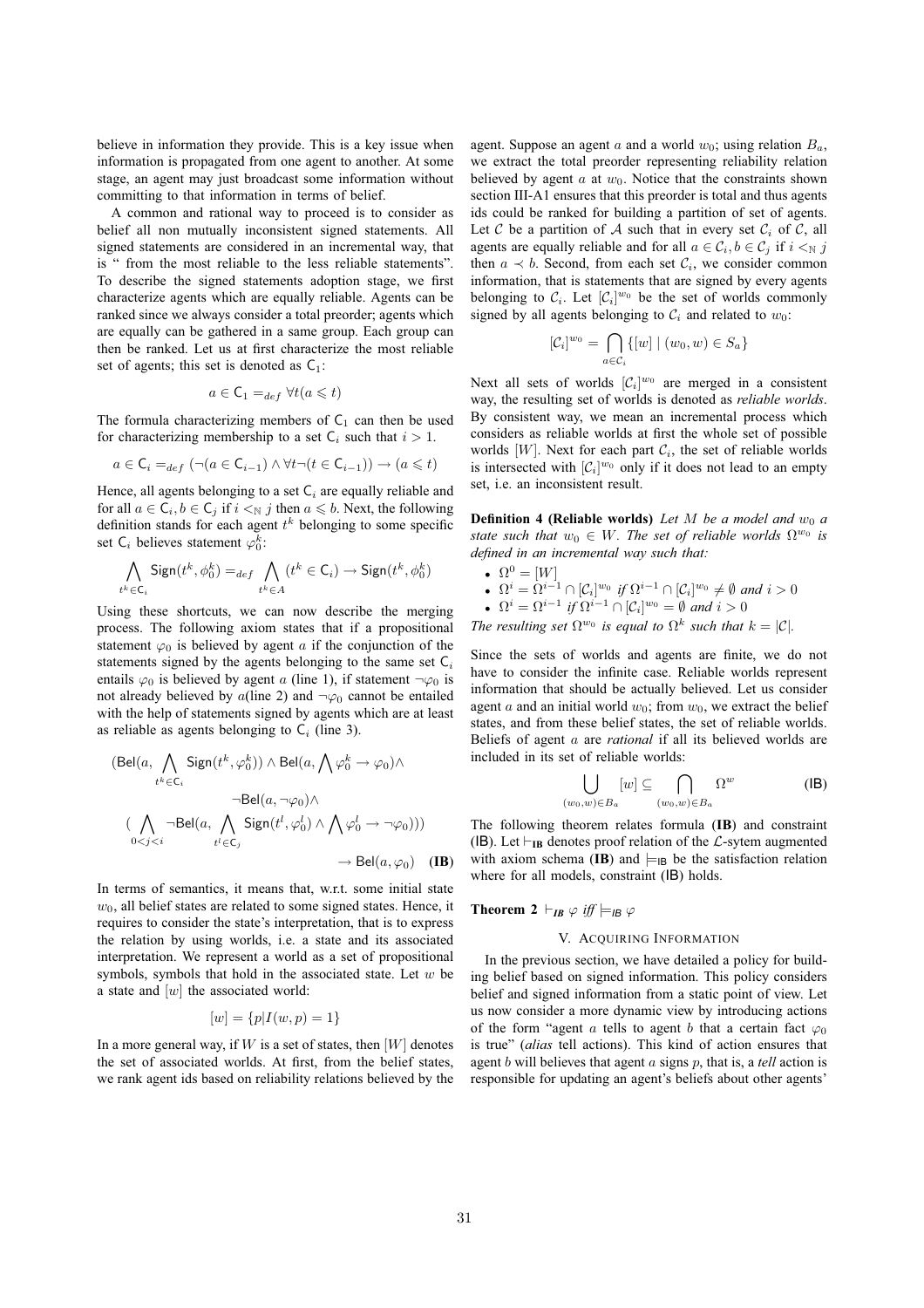signatures and, consequently, for the agent's acquisition of new information and for updating the agent's beliefs about objective facts. We note tell actions by Tell $(a, b, \varphi_0)$ . Let  $\mathcal{L}_T$  be the extended language which embeds *tell* statements.

**Definition 5 (Syntax of**  $\mathcal{L}_T$ ) The set of formulas of the lan*guage*  $\mathcal{L}_T$  *is defined by the following BNF:* 

$$
\varphi ::= p | \neg \varphi | \varphi \land \varphi' | \text{Sign}(t, \varphi_0) | \text{Bel}(a, \varphi) |
$$
  

$$
\forall x \varphi | t \leq t' | [\text{Tel1}(a, b, \varphi_0)] \varphi
$$

*where*  $p \in \mathcal{P}$ *,*  $t \in \mathcal{T}$ *,*  $\varphi_0 \in \mathcal{L}_0$ *,*  $a \in \mathcal{A}$  *and*  $x \in \mathcal{V}$ *.* 

In other terms,  $\mathcal{L}_T$  just extends  $\mathcal{L}$  with dynamic operators [Tell $(a, b, \varphi_0)$ ]. The intuitive meaning of statement  $[Tel1(a, b, \varphi_0)]\varphi$  is after a tells  $\varphi_0$  to b,  $\varphi$  holds.

The truth conditions are those given above for the formulas p,  $\neg \varphi$ ,  $\varphi \wedge \varphi'$ ,  $Sign(t, \varphi_0)$ ,  $Bel(a, \varphi)$ ,  $\forall x \varphi$ ,  $t \leq t'$  and  $[Tel1(a,b,\varphi_0)]\varphi$ . The truth condition for  $[Tel1(a,b,\varphi_0)]\varphi$  is defined in a way which is closed to the semantics of dynamic epistemic logic [19]. More precisely, after agent  $\alpha$  tells to agent b information  $\varphi_0$ , agent b removes from its belief state all states in which agent a does not sign  $\varphi_0$ . Therefore, after agent a tells to agent b information  $\varphi_0$ , agent b believes that agent a signs  $\varphi_0$ . In our framework, a tell action of agent a (the sender) towards agent b (the receiver) that  $\varphi_0$  is true is considered as a *private announcement* in the sense of [22], that is, after agent a tells to agent b information  $\varphi_0$ , only agent b's belief state should change whereas the belief states of the other agents are not changed. In other words, a *tell* action Tell $(a, b, \varphi_0)$  characterizes a *private communication* from a sender to a specific receiver of the sender's message, where the content of the speaker's message is nothing else than the content of the speaker's signature (i.e. Sign( $t, \varphi_0$ )).

**Definition 6 (Announcement Semantics)** *Let* M =  $\langle W, \bigcup_{i \in A} S_i, \bigcup_{i \in A} B_i, I, \preceq \rangle$  *be a model and let* w *be a state in* W*. We have:*

•  $M, v, w \models [\texttt{Tell}(a, b, \varphi_0)] \varphi \text{ iff } M|_{\langle a, b, \varphi_0 \rangle}, v, w_1 \models \varphi.$  $|M|_{\langle a,b,\varphi_0\rangle} = \langle W^*,\bigcup_{i\in\mathcal{A}} S^*_i,\bigcup_{i\in\mathcal{A}} B^*_i,I^*,\preceq^*\rangle$  is defined as *follows:*

- $W^* = \{w_1 | w \in W\} \cup \{w_2 | w \in W\}$
- $B_b^* =$

 ${(w_1, w'_1)| (w, w') \in B_b \text{ and } M, v, w' \models \textsf{Sign}(a, \varphi_0)}$  ∪  $\{(w_2, w'_2)| (w, w') \in B_b\}$ ;

- $B_i^* = \{(w_1, w_2') | (w, w') \in B_i\} \cup$
- $\{(w_2, w'_2)| (w, w') \in B_i\}$  *for all*  $i \in A$  *such that*  $i \neq b$ *;* •  $S_i^* = \{(w_1, w_2') | (w, w') \in S_i\} \cup$
- $\{(w_2, w'_2) | (w, w') \in S_i\}$  *for all*  $i \in A$ *;*
- $\preceq^*(w_1) = \preceq^*(w_2) = \preceq(w)$  *for all*  $w \in W$ *;*
- $I^*(w_1, p) = I^*(w_2, p) = I(w, p)$  *for all*  $w \in W$ *.*

Basically, the effect of a's action of telling to b that  $\varphi_0$  is to shrink the set of belief accessible states for  $b$  to the states in which a signs  $\varphi_0$ , while keeping constant the set of belief accessible states for all other agents. Note that  $a$ 's action of  $(T_{AP})$  [Tell $(a, b, \varphi_0)$ ] $p \leftrightarrow p$  $(T_N)$   $[Tel1(a, b, \varphi_0)]\neg\varphi \leftrightarrow \neg [Tel1(a, b, \varphi_0)]\varphi$  $(T_C)$  [Tell $(a, b, \varphi_0)$ ] $(\varphi \wedge \varphi') \leftrightarrow$  $([\texttt{Tell}(a, b, \varphi_0)] \varphi \wedge [\texttt{Tell}(a, b, \varphi_0)] \varphi')$  $(T_B)$  [Tell $(a, b, \varphi_0)$ ]Bel $(b, \varphi) \leftrightarrow$  $\text{Bel}(b, (\text{Sign}(a, \varphi_0) \rightarrow [\text{Tell}(a, b, \varphi_0)]\varphi))$  $(T_{B_{\neq}})$  [Tell $(a, b, \varphi_0)$ ]Bel $(i, \varphi) \leftrightarrow$ Bel $(i, \varphi)$  if  $i \neq b$  $(T_S)$  [Tell $(a, b, \varphi_0)$ ]Sign $(t, \varphi'_0) \leftrightarrow$ Sign $(t, \varphi'_0)$  $(T<)$  [Tell $(a, b, \varphi_0)$ ] $(t \le t') \leftrightarrow (t \le t')$  $(T_{\forall})$  [Tell $(a, b, \varphi_0)$ ] $\forall x \varphi \leftrightarrow \forall x$ [Tell $(a, b, \varphi_0)$ ] $\varphi$ 

TABLE II: Logic  $\mathcal{L}_T$  axioms and inference rules

telling to b that  $\varphi_0$  also keeps constant agents' signatures and the reliability order over agents.

**Theorem 3** If M is a L-model then  $M|_{\langle a,b,\varphi_0 \rangle}$  is also a L*model.*

**Theorem 4** *If* M *is a* L*-model in which constraint IB holds then*  $M|_{\langle a,b,\varphi_0\rangle}$  *is also a L-model in which constraint IB holds.* 

Let us now focus on the axiomatics of the logic  $\mathcal{L}_T$ . Table II details the reduction axioms describing the behavior of the operator  $[Te11(a, b, \varphi_0)]$ .  $(T_{AP})$  denotes the atomic permanence,  $(T_N)$  denotes negation handling, and  $(T_C)$  denotes conjunction handling.  $(T_B)$  describes the interplay between a *tell* action and the beliefs of the message receiver.  $(T_{B_{\neq}})$ describes the interplay between a *tell* action and the beliefs of all agents different from the message receiver. In particular,  $(T_{B_{\neq}})$  highlights the permanence of the beliefs of all agents different from the message receiver.  $(T<sub>S</sub>)$  describes signature permanence,  $(T<sub>≤</sub>)$  describes preferences permanence, and  $(T<sub>∀</sub>)$  describes the interplay between *tell* action and quantification over variable assignments.

**Theorem 5** *The schemata in table II are valid.*

We then state the theorem about completeness of the logic  $\mathcal{L}_T$ .

**Theorem 6** *The logic*  $\mathcal{L}_T$  *is completely axiomatized by principles of the logic* L *together with the schemata in Table II and the rule of replacement of proved equivalence.*

We write  $\vdash_T$  to denote the proof relation for the logic  $\mathcal{L}_T$ determined by the principles of the logic  $\mathcal{L}$ , the schemata in table II and the rule of replacement of proved equivalence.

For instance, the following theorem of the logic  $\mathcal{L}_T$  captures the essential aspect of the *tell* action. It says that, after agent a tells to agent b information  $\varphi_0$ , agent b believes that agent a signs  $\varphi_0$ :

$$
\vdash_T [\mathtt{Tell}(a, b, \varphi_0)] \mathtt{Bel}(b, \mathsf{Sign}(a, \varphi_0))
$$

Once agent b starts to believe that agent a signs  $\varphi_0$  (as an effect of a's act of telling to b that  $\varphi_0$ ), agent b might also start to